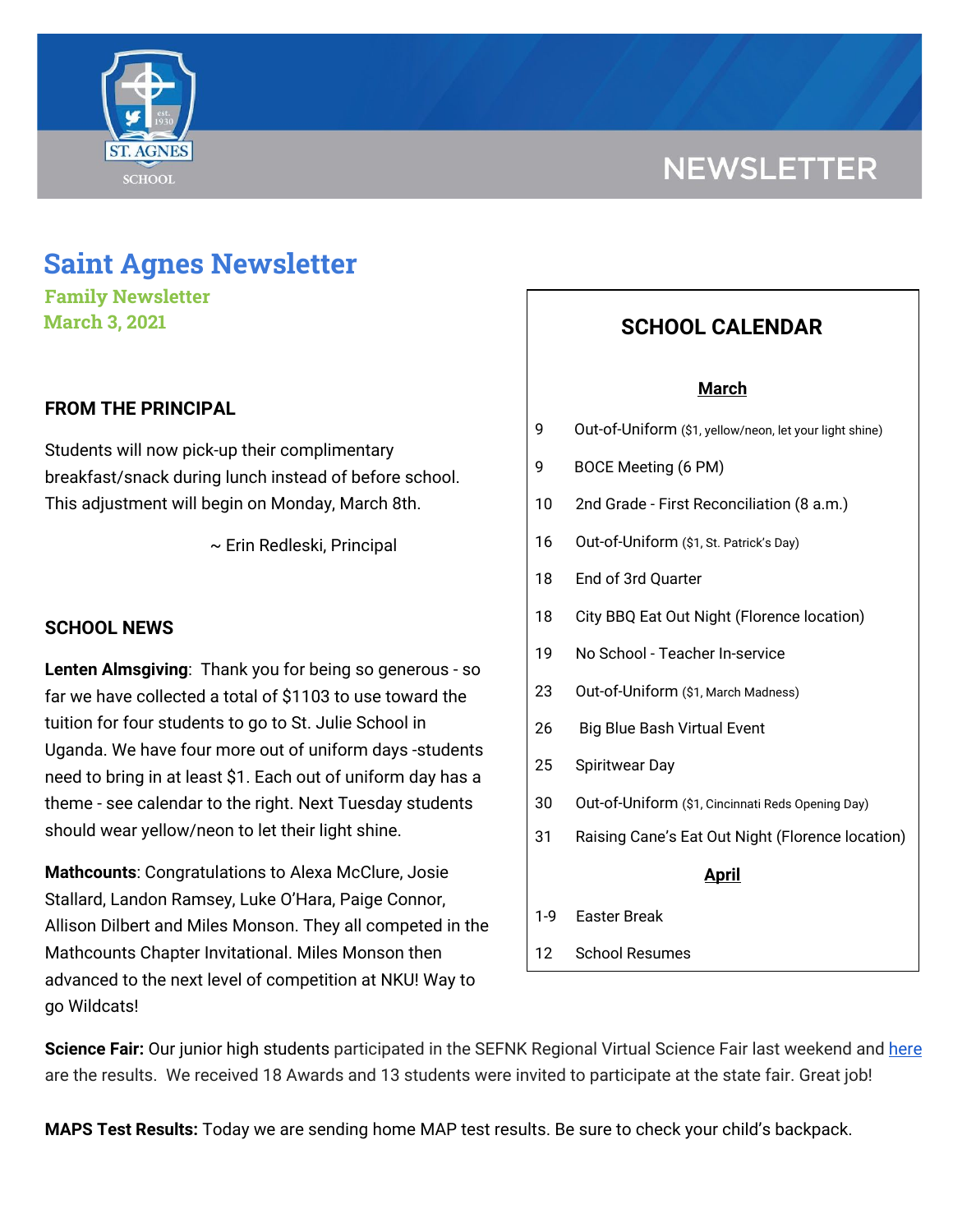**2021-2022 school calendar:** Click [here](https://school.saintagnes.com/wp-content/uploads/2021/02/2021-2022-School-Calendar-Parents.pdf) for dates/information about next year.

**Yearbooks:** Yearbooks for the 2020-21 school year are ONLY being sold online this year. The deadline is March 15 so order now. You can order online at <https://ybpay.lifetouch.com/> using code 1928021

**Library/Iditarod News:** Attention all Mushers! St. Agnes is tracking the Iditarod Trail Sled Dog Race! The K - 5 students have been learning about the Iditarod in library class and are adopting 2 - 3 musher teams to follow. Grades 6-8 can follow along by visiting <https://iditarod.com/> and login to see the 2-week journey along the 852 mile route at home (username: Mrsbergs password: iditarod1). The race will begin Sunday, March 7th; 2:00pm, Alaska Standard Time (6:00pm EST.) Please email me with any questions. Have fun exploring the site and watching the race LIVE! Mrs. Carolyn Bergs [cbergs@saintagnes.com](mailto:cbergs@saintagnes.com)

**Easter Break:** For overnight trips outside the Northern Ky/Greater Cincinnati area please fill out the attached [travel](https://docs.google.com/forms/d/1G4JmfFWk29Sxg_3O81r5EB0F7IYJyTofEAGJ9wd5aO4/edit?ts=5f985dbb&gxids=7628) [form](https://docs.google.com/forms/d/1G4JmfFWk29Sxg_3O81r5EB0F7IYJyTofEAGJ9wd5aO4/edit?ts=5f985dbb&gxids=7628). This information will help us plan accordingly for instruction after the Easter break.

## **COVID Reminders:**

**~** The Diocese asks parents to be vigilant and consider refraining from unmasked and close contact activities in order to ensure the health of the schools.

**~** You must continue reporting student positive COVID-19 cases as well as positive household cases. Please let us know if *anyone* in your household tests positive. Send email to [msucher@saintagnes.com](mailto:msucher@saintagnes.com).

**~** If you suspect that someone in your household may have COVID-19 or is going to be tested for COVID-19, then all of the household members must stay home from school until results are in. Please email [msucher@saintagnes.com](mailto:msucher@saintagnes.com)

## **ATHLETIC BOOSTERS**

**Spring Baseball/Softball:** Please visit <http://tshq.bluesombrero.com/saintagnesboosters> to register for baseball/softball. The deadline is March 7th.

**Coaches:** If you are interested in coaching a spring sport for Saint Agnes, please make sure your Virtus is up-to-date. If you need assistance accessing your account, please contact Mrs. Beth Love at [parishoffice@saintagnes.com.](mailto:parishoffice@saintagnes.com)

**Athletic Waiver:** Students participating in any athletics program sponsored by Saint Agnes will be required to complete the **Diocese of Covington [Communicable](https://school.saintagnes.com/wp-content/uploads/2021/02/Sports-COVID-19-Waiver-2021.pdf) Diseases Waiver form**. This form is required by the Diocese of Covington in order for a student to participate in any school sponsored athletic activity. Please return completed waiver forms to the school office.

#### **Mission Statement of Saint Agnes School**

Saint Agnes School exists to provide excellence in Catholic education while inspiring and empowering our students to live the Gospel message of Jesus Christ. As compassionate and faithful Christians, we continue to pursue our spiritual journey, achieve our highest academic potential, and be stewards of the Catholic faith to others.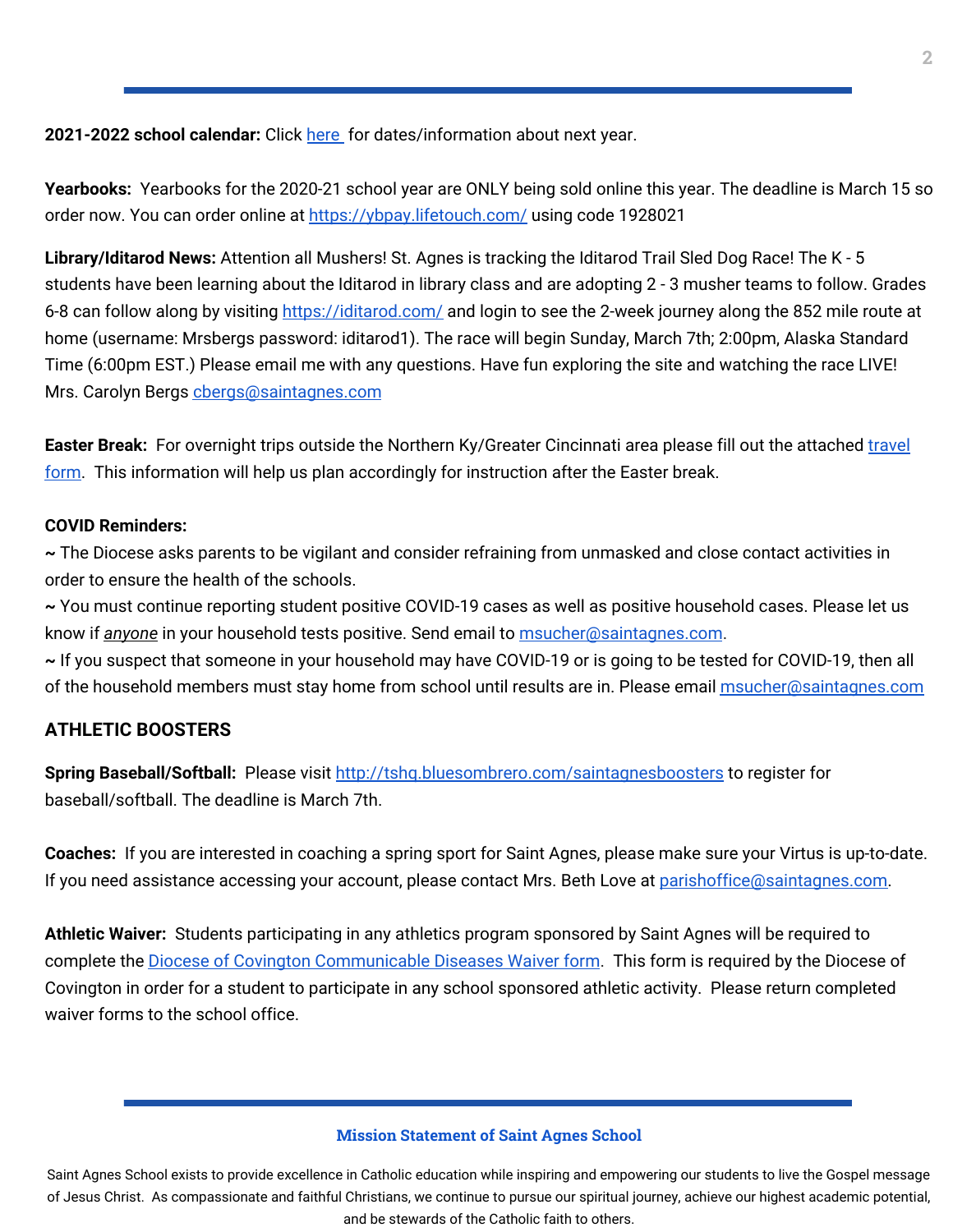#### **PTO NEWS**

**Big Blue Bash Invitations are in the Mail!** All school families should have received their invitation in the mail. We have added an optional Party to go kit this year to help celebrate the Big Blue Bash virtually. You can now order your kits with a choice of beer or wine through the RSVP card or from our website. You will also find additional raffle tickets for a bottle of Pappy Van Winkle 12-year bourbon or the Schulz & Sons diamond jewelry raffle. More exciting raffles and silent auction items to come! Check out the website at [www.BBB2021.givesmart.com](http://www.bbb2021.givesmart.com/)

**Big Blue Bash Silent Auction Donations and Carline donation pickup:** Have you been cleaning out your closets on these cold winter days? Do you have unopened Christmas presents that just aren't your style? Do you have gift cards or kohls cash you aren't going to use? The Big Blue Bash can use it all! The Big Blue Bash is currently collecting donations for our silent auction. Examples include: liquor, beer, wine, gift cards, toys and games, event tickets, etc.

The Big Blue Bash team will be in the carline to accept donations Thursday, March 4th and Friday, March 5th **(morning and afternoon).** For those that are avid Amazon shoppers we have also created a Big Blue Bash Wish List to help us fill our baskets. You can even have the items shipped directly to the office. It can be found here: [https://www.amazon.com/hz/wishlist/ls/SUO7HQZQ4GV?ref\\_=wl\\_share](https://www.amazon.com/hz/wishlist/ls/SUO7HQZQ4GV?ref_=wl_share) Donations can also be dropped off at the school office or to make special arrangements, contact Jenn Fariello at jennfariello@hotmail.com.

**Big Blue Bash Raffle Tickets:** The second early bird drawing is just 9 days away on March 18, 2021! The early bird drawing winner will receive \$100 and the seller will receive \$25. The ticket will be returned to the hopper for the main drawing. Tickets can also be purchased on the event website [www.BBB2021.givesmart.com](http://www.bbb2021.givesmart.com/). The students in each family that sells 10 tickets will be treated to a special treat (date TBD) and the students in the top three selling families will get to silly string Mrs. Redleski! For the week ending February 25 the top 3 family sellers are: Nienaber (86), Dickman(50) and Brown (45). The following families have sold at least 10 tickets: Alcantara, Asman, Averdick, Bacigalupo, Banham, Barczak, Behymer, Berger, Bishop, Blettner, Bloemer, Bosse, Brown, Browning, Brungs, Carothers, Carter, Cartwright, Conner, Crane, Cruse, E Davis, Davidson, Dickman, Dirheimer, Ditrick, Dougherty, Doyle, Eckhardt, Edmondson, Egan, Everett-Osborne, Fariello, Faris, P.Finke, Forgiel, France, Fullenkamp, Garrison, Gastright, Gearing, Graham, Hail, Hasselbeck, High, Hoffer, Holbrook, Holland, Hunter, Huss, Jordan, King, Koehl, R Kreutzjans, T Kreutzjans, Kruze, Lander, Lantz, Lawrie, Lindloff, Link, Lonnemann, Lynch, Mando, Martinkovic, Mauller, McGonigal, McGraw, McHugh, McNeely, Meyer, Minardi, Moening, D Nienaber, S OHara, Osterhaus, Quandt, Ramsey, Randolph, Reardon, Resing, Rohlman, Rosing, Schneider, Schoborg, Schuler, Seibert, Seither, Simon, Speed, Stahl, Steedman, Stevens, Tainter, Tappy, Terrell , VonHoene, Wagner, Weitzel, and Wilder. If you have any questions, please reach out to the Big Blue Bash email at saintagnesbigbluebash@gmail.com.

#### **Mission Statement of Saint Agnes School**

Saint Agnes School exists to provide excellence in Catholic education while inspiring and empowering our students to live the Gospel message of Jesus Christ. As compassionate and faithful Christians, we continue to pursue our spiritual journey, achieve our highest academic potential, and be stewards of the Catholic faith to others.